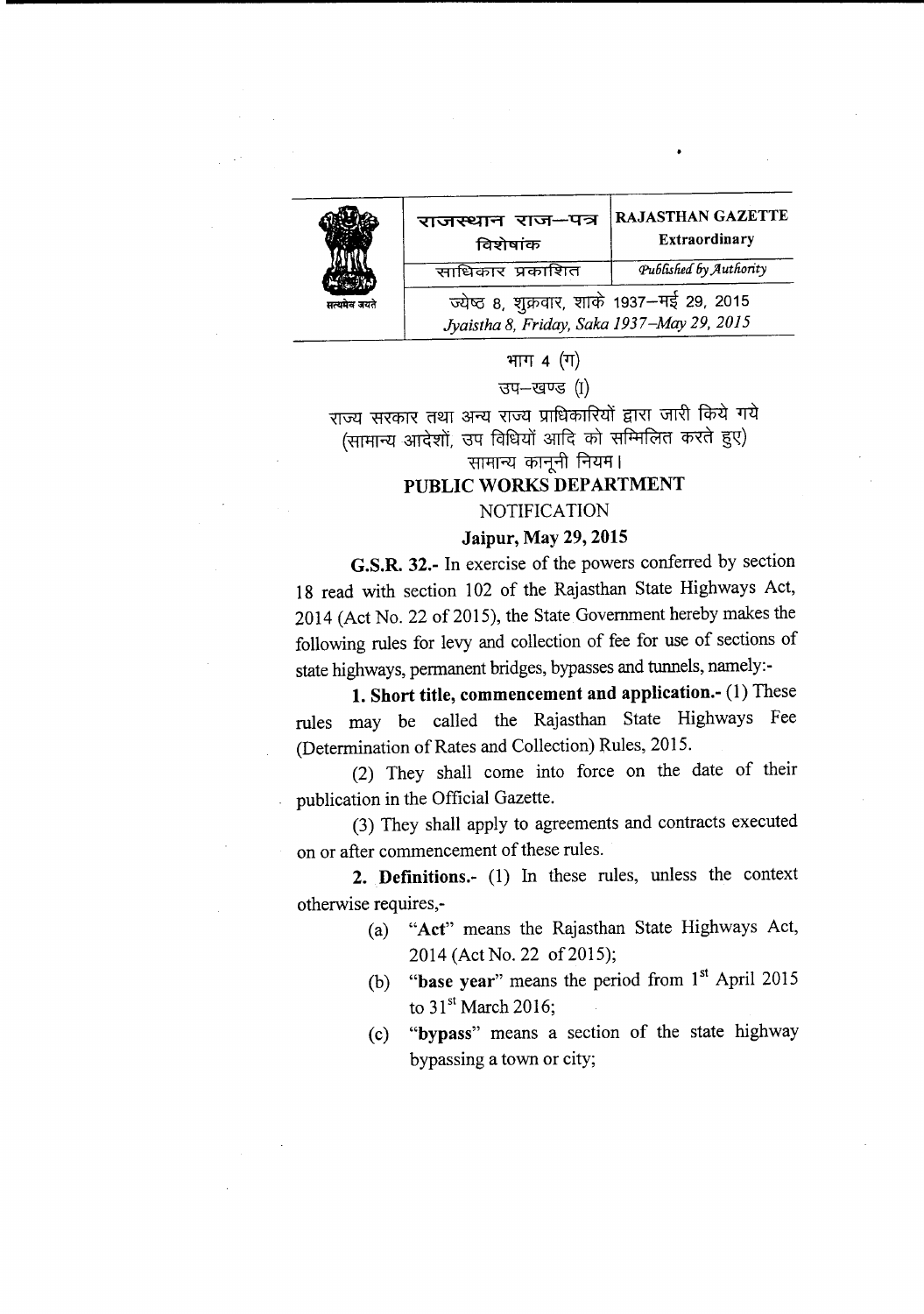- (d) "concessionaire" means a person with whom an agreement has been entered into under section 19 of the Act;
- (e) "elevated highway" means any section of state highway raised above ground level through support of piers or columns;
- (f) "executing authority" means the Rajasthan State Highways Authority or an officer or authority notified by the State Government in this behalf;
- (g) "expressway" means a state highway having a divided carriageway with control of access thereto and suitable for high speed traffic;
- (h) "financial year" means the year commencing on the  $1<sup>st</sup>$  day of April of a year and ending on  $31<sup>st</sup>$  day of March of the succeeding year;
- (i) "gross vehicle weight" in respect of any vehicle means the total weight of the vehicle and load certified and registered by the registering authority as permissible for that vehicle under the Motor Vehicles Act, 1988(Central Act No. 59 of 1988);
- G) "lane" means a lane forming part of the main carriageway and having a minimum width of three meters and fifty centimeters;
- (k) "mechanical vehicle" means any vehicle driven under its own power including a motor vehicle as defined under the Motor Vehicles Act, 1988 (Central Act No. 59 of 1988);
- (1) "notification" means a notification published in the Official Gazette;
- (m) "public private partnership project" or "PPP project" means a project relating to section of state highway, permanent bridge, bypass or tunnel, as the case may be, for which an agreement is entered into with a concessionaire;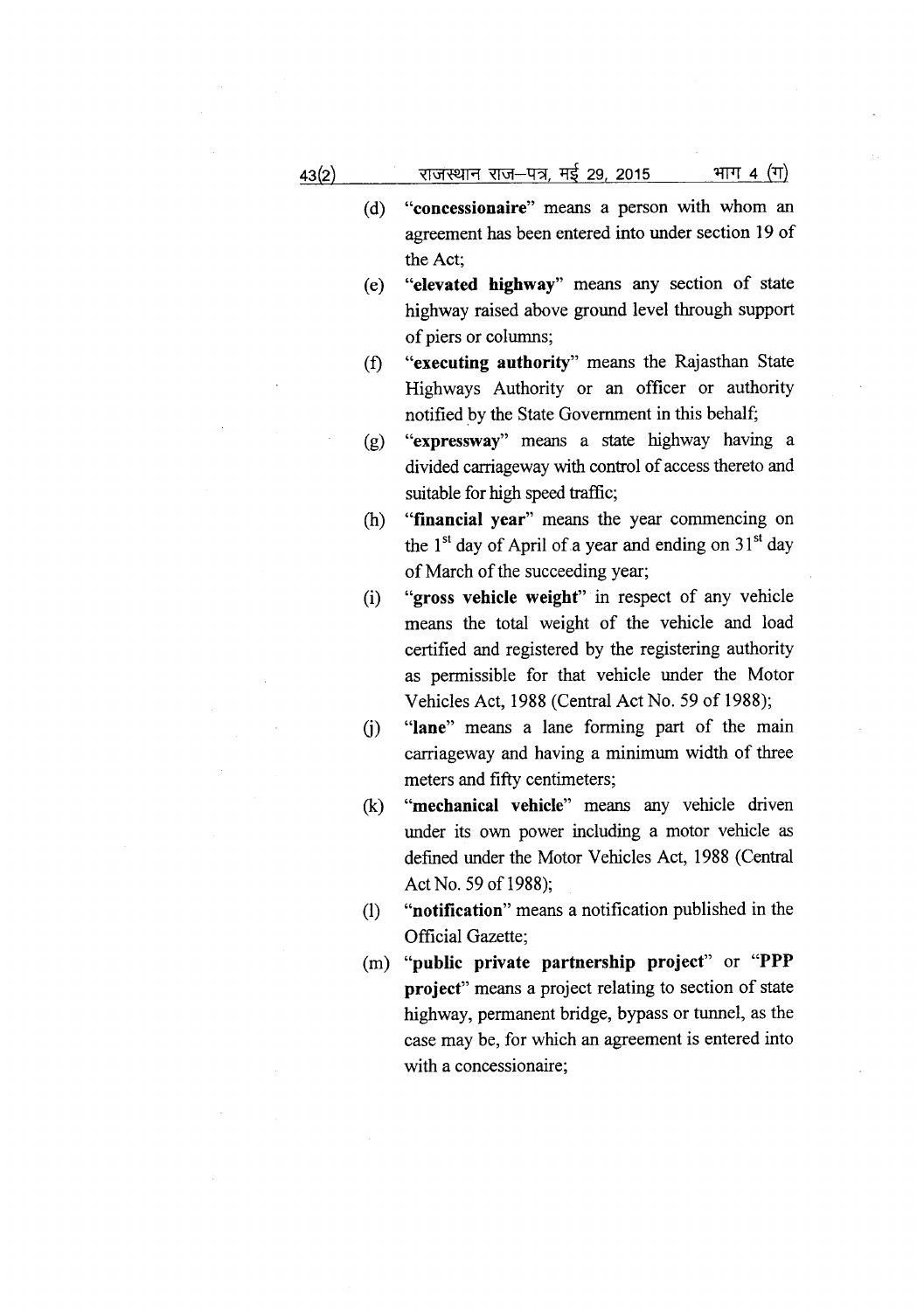- (n) "public funded project" means a project which is not a PPP project, as defined in clause (m) above and includes a PPP project in respect of which the agreement has expired;
- (o) "State" means the State of Rajasthan; and
- (p) "toll plaza" means any building, structure or booth made for collection of fee.

(2) Words and expressions used herein and not defined but defined in the Act shall have the meanings respectively assigned to them in the Act.

3. Levy of fee.- (1) The State Government may by. notification, levy fee for use of any section of state highway, permanent bridge, bypass or tunnel forming part of the state highway, as the case may be, in accordance with the provisions of these rules:

Provided that the State Government may, by notification, exempt any section of state highway, permanent bridge, bypass or tunnel constructed through a public funded project from levy of such fee or part thereof, and subject to such conditions as may be specified in that notification.

(2) The collection of fee levied under sub-rule (1), shall commence within thirty days from the date of completion of the section of state highway, permanent bridge, bypass or tunnel, as the case may be, constructed through a public funded project.

(3) In case of a PPP project, the collection of fee levied under sub-rule (1) shall commence in accordance with the terms of the agreement entered into by the concessionaire.

(4) No fee shall be levied for the use of a section of state highway, permanent bridge, bypass or tunnel, as the case may be, by two wheelers, tractors without trailer, tractors with trolley carrying agricultural produce and animal drawn vehicles:

Provided that tractors and animal drawn vehicles shall not be allowed to use the section of state highway, permanent bridge, bypass or tunnel, as the case may be, where a service road or alternative road is available in lieu of the said state highway, permanent bridge, bypass or tunnel.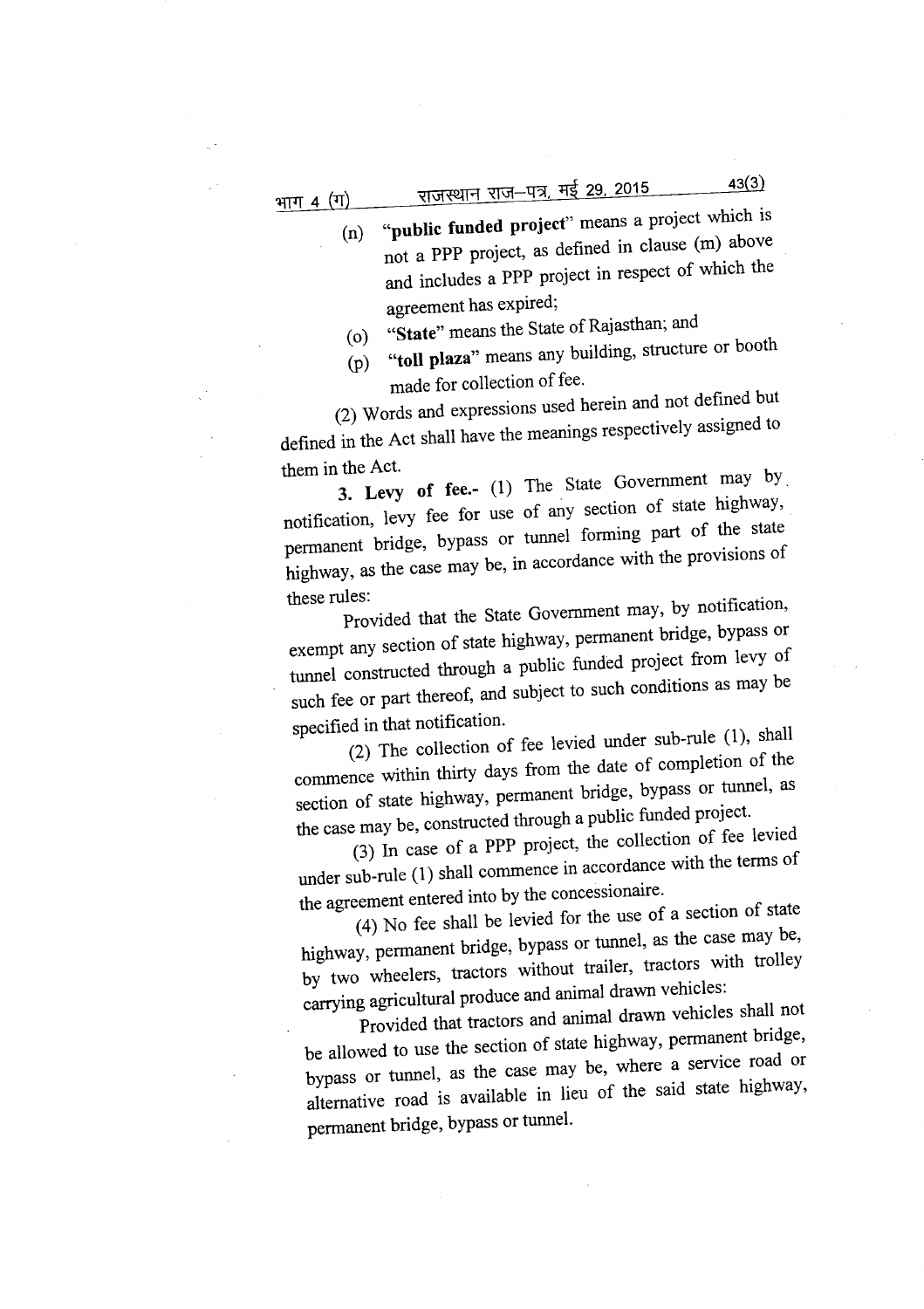# <u>राजस्थान राज–पत्र, मई 29, 2015 भाग</u> 4 (ग)

Provided further that where a service road or alternative road is available and the owner, driver or the person in charge of a two wheeler is making use of the section of state highway, pennanent bridge, bypass or tunnel, as the case may be, he or she shall be charged fifty per cent of the fee levied on a car. Explanation: For the purposes of this rule,-

- (a) "alternative road" means such other road, the carriageway of which is more than three meters wide and the length of which does not exceed the corresponding length of such section of state highway, by twenty per cent thereof; and
- (b) "service road" means a road running parallel to a section of the state highway which provides access to the land adjoining such section of the state highway.

(5) The fee notified by the State Government under these rules shall be rounded off and levied in a multiple of the nearest rupees five.

4. Base rate of fee.- (1) The rate of fee for use of the section of state highway, permanent bridge, bypass or tunnel constructed through public funded project or PPP project shall be identical.

(2) The rate of fee for use of a section of state highway of two or more lanes shall, for the base year 2015-16, be the product of the length of such section multiplied by the following rates, namely:-

| S.<br>No. | <b>Type of Vehicle</b>                                                                                        | <b>Base rate of</b><br>fee per km (in |
|-----------|---------------------------------------------------------------------------------------------------------------|---------------------------------------|
|           |                                                                                                               | rupees)                               |
|           | Car, Jeep, Van or Light Motor Vehicle or<br>Tractor with trolley carrying Non-<br><b>Agricultural Produce</b> | 1.05                                  |
| 2.        | Light Commercial Vehicle, Light Goods<br>Vehicle or Mini Bus                                                  | 1.60                                  |

43(4)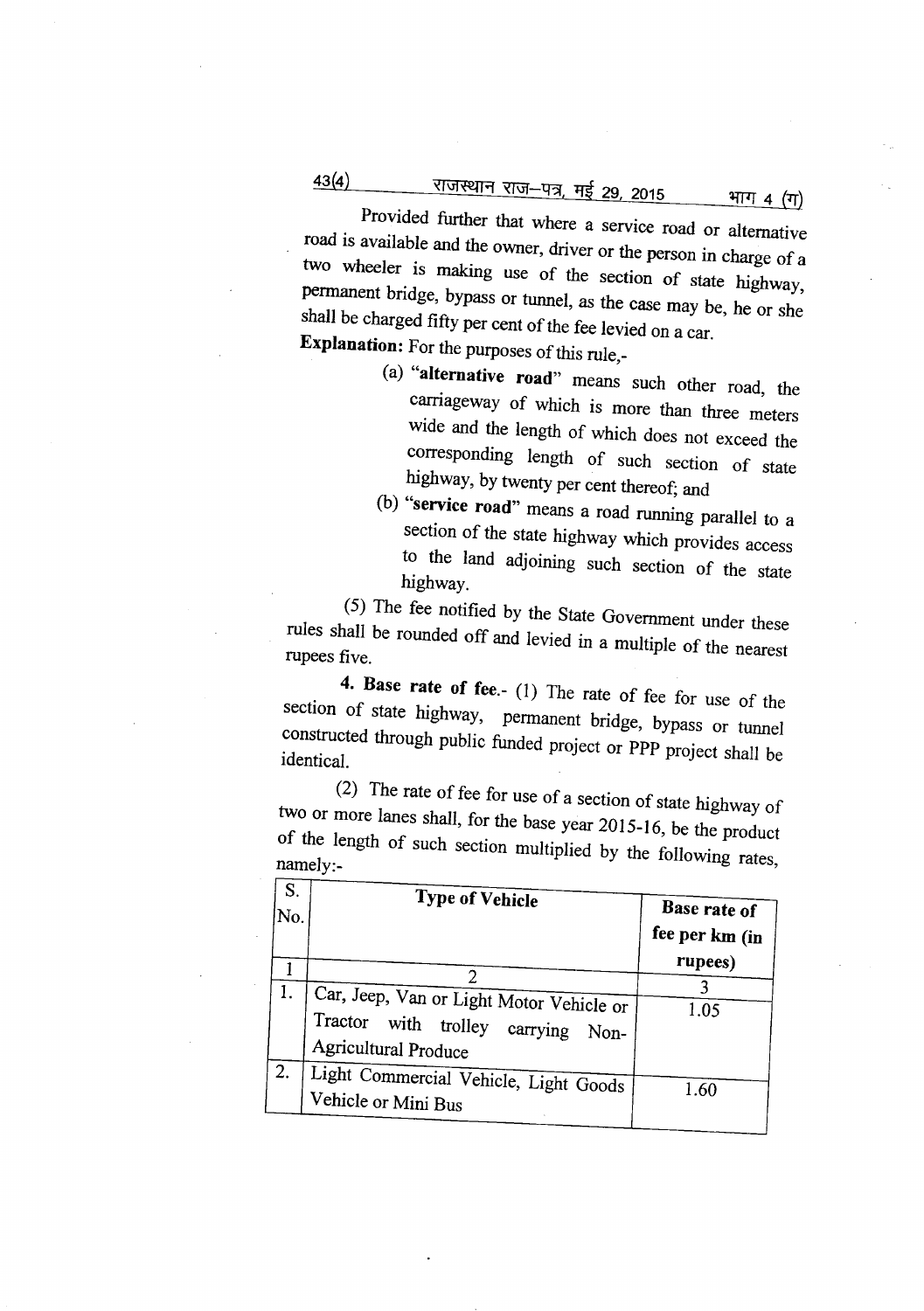|    | राजस्थान राज-पत्र, मई 29, 2015           | 43(5) |
|----|------------------------------------------|-------|
|    |                                          |       |
| 3. | Bus or Truck                             | 3.15  |
| 4. | Heavy Construction Machinery (HCM) or    | 5.25  |
|    | Earth Moving Equipment (EME) or Multi    |       |
|    | Axle Vehicle (MAV) (three to six axles)  |       |
| 5. | Oversized Vehicles (seven or more axles) |       |

Explanation: For the purpose of this rule,-

- (a) "car" or "jeep" or "van" or "light motor vehicle" or "tractor with trolley" means any mechanical vehicle, the gross vehicle weight of which does not exceed seven thousand five hundred kilograms or the registered passenger carrying capability as specified in the certificate of registration issued under the Motor Vehicles Act, 1988 (Central Act No. 59 of 1988) does not exceed twelve, excluding the driver;
- (b) "light commercial vehicle" or "light goods vehicle" or "mini bus" means any mechanical vehicle with a gross vehicle weight exceeding seven thousand five hundred kilograms but less than twelve thousand kilograms or the registered passenger carrying capability as specified in the certificate of registration issued under the Motor Vehicles Act, 1988 (Central Act No. 59 of 1988), exceeds twelve but does not exceed thirty two, excluding the driver;
- (c) "truck" or "bus" means any mechanical vehicle with a gross vehicle weight exceeding twelve thousand kilograms but less than twenty thousand kilograms or the registered passenger carrying capability as specified in the certificate of registration issued under the Motor Vehicles Act, 1988 (Central Act No. 59 of 1988), exceeds thirty two, excluding the driver;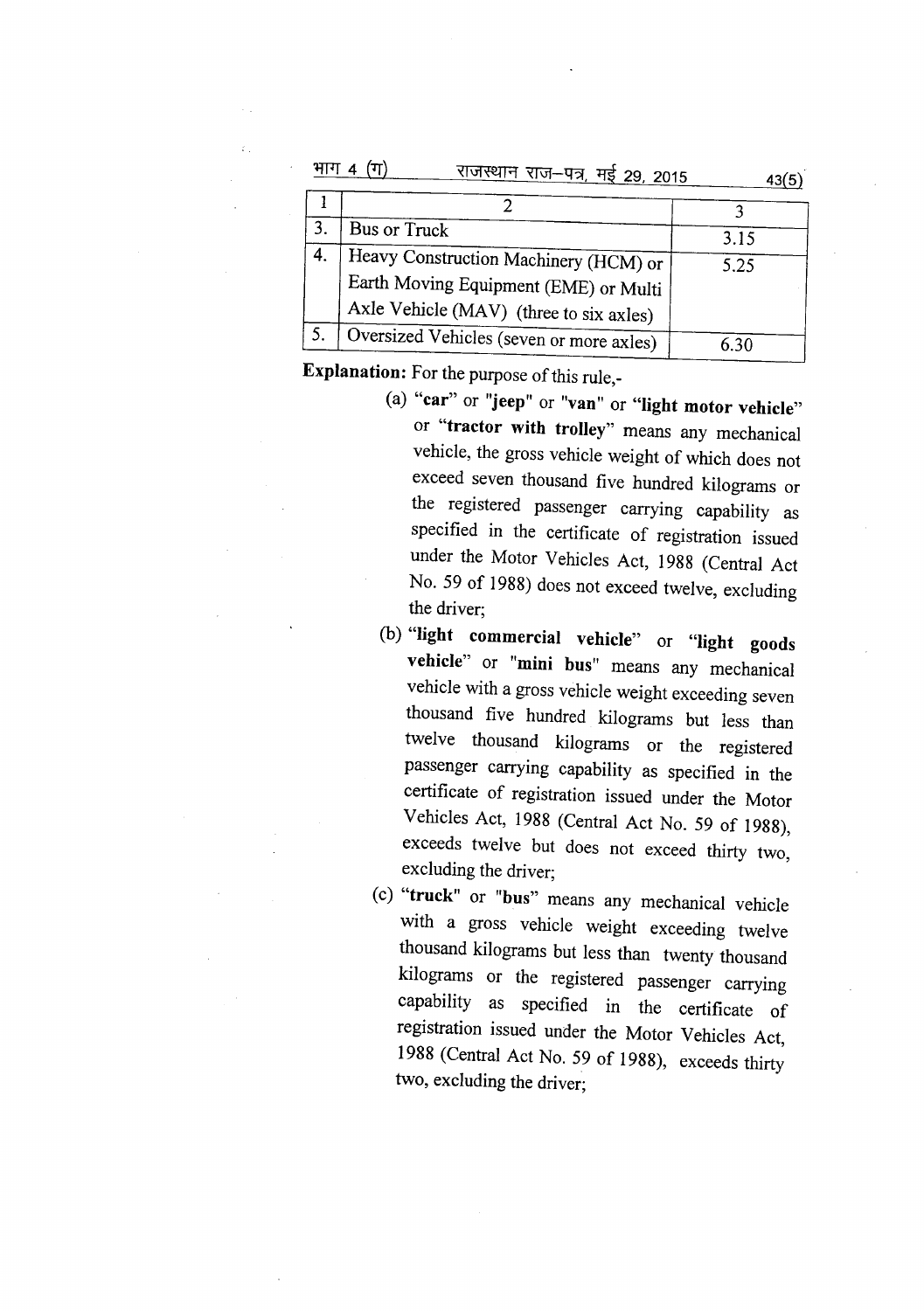- (d) "heavy construction machinery" or "earth moving equipment" or "multi axle vehicle" means heavy construction machinery or earth moving equipment or mechanical vehicle including a multi axle vehicle with three to six axles or vehicle with a gross vehicle weight exceeding twenty thousand kilograms but less than sixty thousand kilogram; and
- (e) "oversized vehicle" means any mechanical vehicle having seven or more axles or vehicle with a gross vehicle weight exceeding sixty thousand kilograms.

(3) The rate of fee for use of permanent bridge, bypass or tunnel constructed with the cost exceeding rupees five crore, shall, for the base year 2015-16, be as follows:-

| Base rate of fee (rupees per vehicle per trip) |         |                  |            |            |           |
|------------------------------------------------|---------|------------------|------------|------------|-----------|
| Cost of permanent Car, Jeep,                   |         | Light            | Truck      | HCM,       | Oversized |
| bridge, bypass or                              | Van or  | Commercial       | or         | EME or     | Vehicle   |
| tunnel (rupees in                              | Light   | Vehicle, Light   | <b>Bus</b> | <b>MAV</b> |           |
| crore)                                         | Motor   | Goods Vehicle or |            |            |           |
|                                                | Vehicle | Mini Bus         |            |            |           |
| 5.0 to 7.5                                     | 5.0     | 7.5              | 15.0       | 22.0       | 30.0      |
| For<br>every                                   |         |                  |            |            |           |
| additional<br>rupees                           |         |                  |            |            |           |
| five crore or part                             |         |                  |            |            |           |
| thereof, exceeding                             |         |                  |            |            |           |
| rupees seven point                             |         |                  |            |            |           |
| five crore and up                              |         |                  |            |            |           |
| rupees<br>one<br>to                            |         |                  |            |            |           |
| hundred crore.                                 | 1.0     | 1.50             | 3.0        | 4.50       | 6.0       |
| For<br>every                                   |         |                  |            |            |           |
| additional<br>rupees                           |         |                  |            |            |           |
| five crore or part                             |         |                  |            |            |           |
| thereof, exceeding                             |         |                  |            |            |           |
| rupees<br>one                                  |         |                  |            |            |           |
| hundred crore.                                 | 0.75    | 1.15             | 2.25       | 3.40       | 4.50      |

Provided that while computing fee for the section of state . highway on which a permanent bridge, bypass or tunnel costing rupees five crore or more is situated, the length of such permanent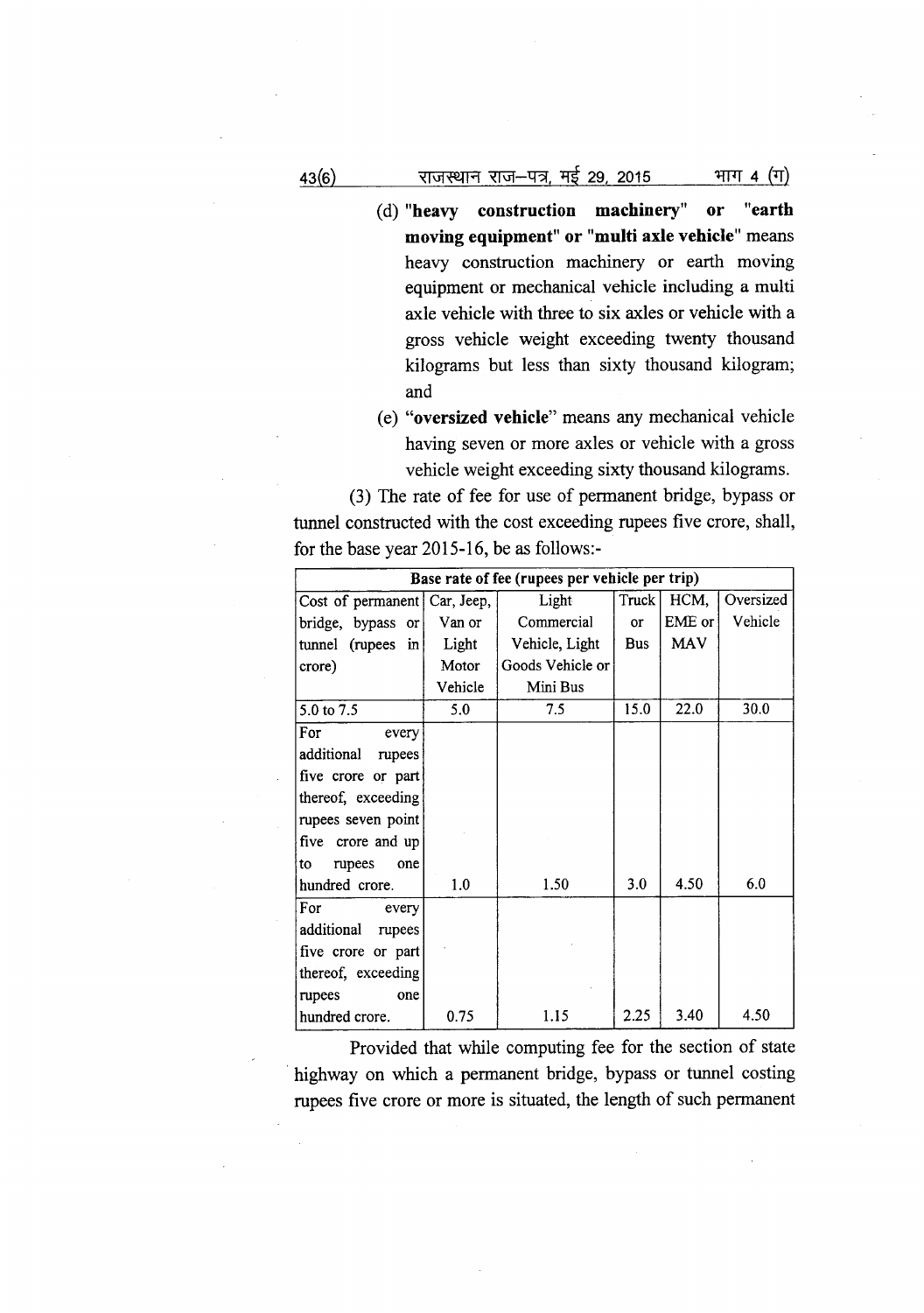<u>राजस्थान राज–पत्र, मई 29, 2015</u>

bridge, bypass or tunnel shall be excluded from the length of such भा<u>ग 4 (ग)</u> section of state highway and fee shall be levied at the rates specified for such permanent bridge, bypass and tunnel.

Provided further that where the cost of such permanent

bridge, bypass or tunnel, as the case may be, is less than rupees five crore, and the said permanent bridge, bypass or tunnel, forms part of the section of state bighway, then instead of above rate of fee, the rate of fee specified under sub-rule (2) shall be applicable for such permanent bridge, bypass or tunnel.

**Explanation:** For the purpose of this sub-rule,- (a) the cost of a **PPP** project, or any structure thereof, shall

- be the cost as assessed by the executing authority prior to invitation of bids from the concessionaire; and
- (b) the cost for public funded project shall be the cost as assessed by the executing authority three months prior to completion thereof.

(4) The rate of fee for use of a section of state highway having a carriageway width of less than seven meters, on which substantial improvement has been made, shall be seventy five percent of the rate specified in sub-rule (2).

(5) The rate of fee for use of a section of expressway shall be twice the rate specified in sub-rule (2):

Provided that the State Government may by notification specify a higher rate not exceeding three times the rate specified in

sub-rule (2). (6) The State Government may by notification declare any section of a state highway as a commercial section and specify that the rate of fee for use of such section by goods carrying commercial vehicles shall be twice the rate specified in sub-rule (2) or such higher rate not exceeding three times the rate specified

in the sub-rule (2), as the State Government may specify. **5. Annual revision of rate of** fee> (1) The rates specified

under rule 4 shall be increased without compounding, by three percent each year, and such increased rate shall be deemed to be

 $43(7)$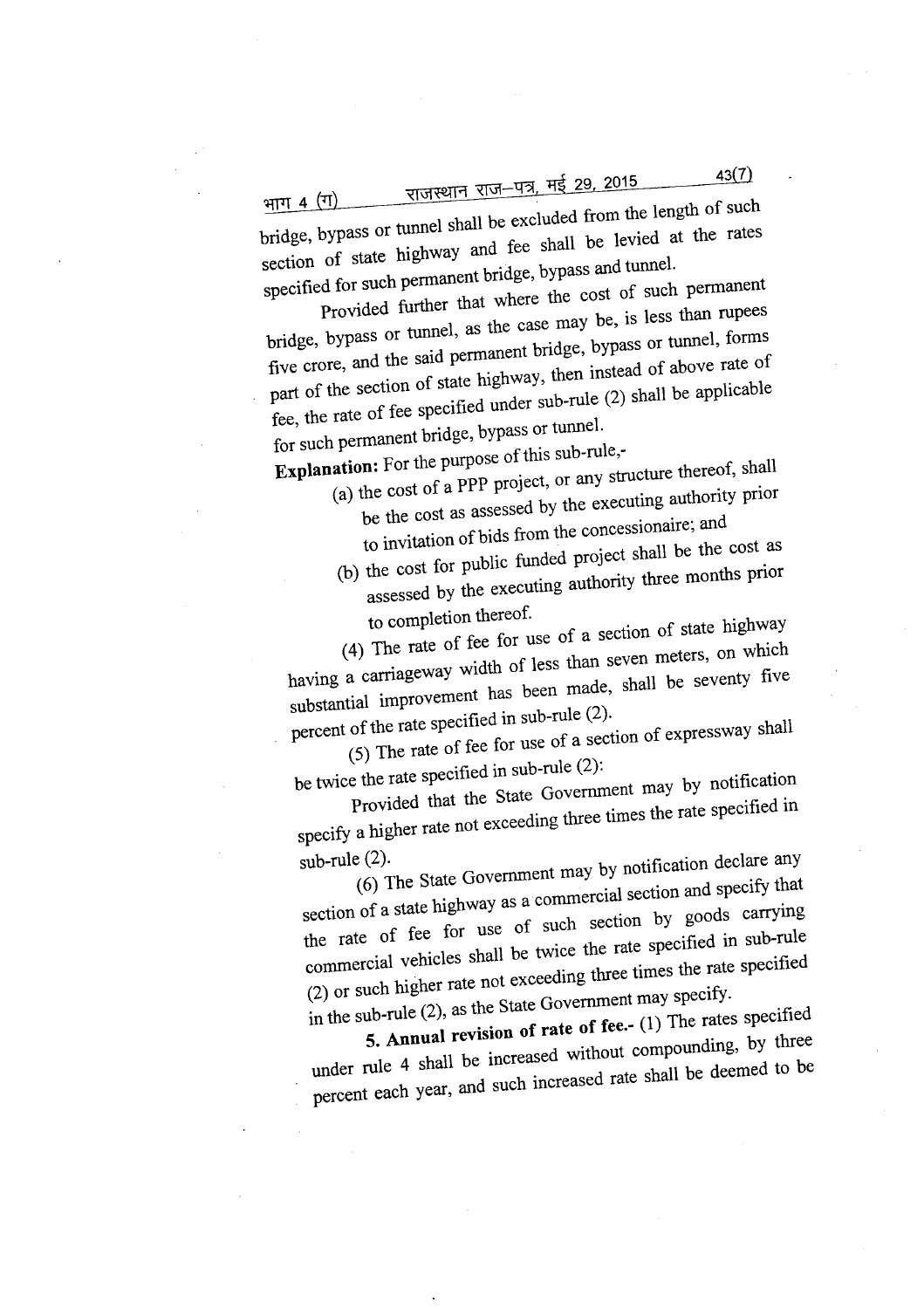<u>43(8) ---------- राजस्थान राज–पत्र, मई 29, 2015</u>

 $\overline{\phantom{a}}$ 

the base rate for the subsequent years. For the avoidance of douhr, <u>भाग 4 (ग)</u> the first increase hereunder shall come into effect on April 1, 2016.

(2) The applicable base rates shall be revised annually with effect from 1st April each year to reflect the increase in wholesale price index as applicable for January 1,2015 and for January 1 of the year, in which such revision is undertaken but such revision price index.

(3) The formula for determining the applicable rate of fee shall be as follows:

Applied the rate of fee = base rate + base rate 
$$
X \left\{ \frac{WPI_A-WPI_B}{WPI_B} \right\} \times 0.40
$$

**Explanation:** For the purposes of this sub-rule.

- 
- (a) applicable rate of fee shall be the rate payable by the user; (b) base rate shall be the rate specified in rule 4 read with subrule (1) above;
- (c) WPI  $_A$  means the wholesale price index as applicable for 1st January of the year in which such revision is undertaken;

 $I_{\text{grav}}$  as  $\frac{1}{2}$  means the *wholesale* price index as applicable for January 1,2015.

**Illustration:** If the revision is to be made for the year 2016-17 by applying the wholesale price index as applicable for January 1, 2016, then the rate for car, jeep or Van will be 1.10 as computed below (assuming for the purposes of this illustration that the WPI as applicable for January 1, 2015 and for January 1, 2016 is 100 and 105 respectively):

Applied the rate of fee: 
$$
1.082 + 1.082 \times \left\{ \frac{105 - 100}{100} \right\} X
$$
 0.4 = 1.10  
Explanation: The red, 1.10

**Explanation:** The Wholesale price index applicable for 1st January of a particular year would be the *wholesale* price index as *published* for and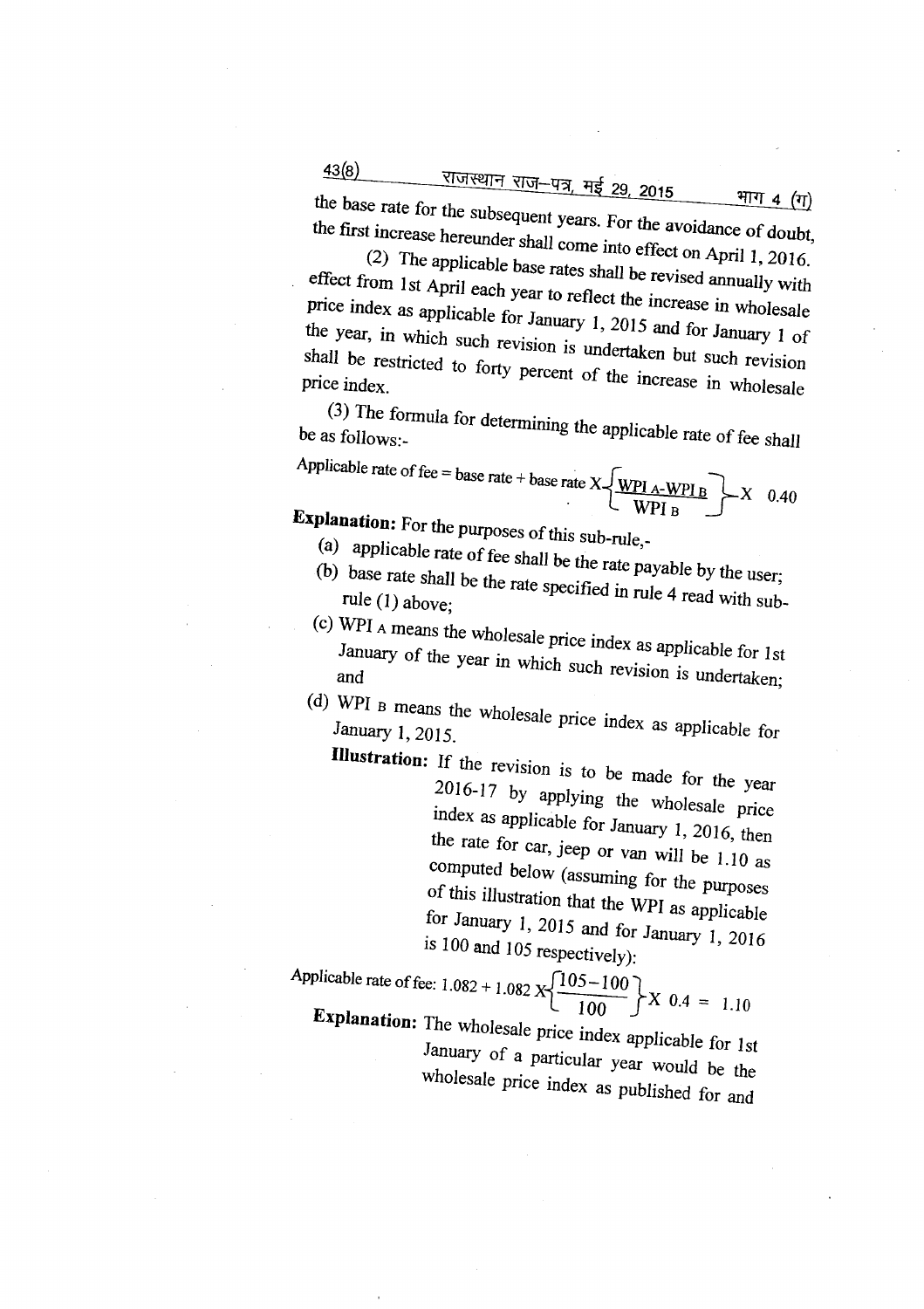in respect of December  $31<sup>st</sup>$  of the immediately preceding year.

(4) Annual revision of rate of fee under this rule shall be effective from 1st of April every year.

**6. Collection of fee.-** (1) Fee levied under these rules shall be collected by the State Government, executing authority or the concessionaire, as the case may be, at the toll plaza.

(2) Every driver, owner or person in charge of a mechanical vehicle shall for the use of the section of state highway, permanent bridge, bypass or tunnel, before crossing the toll plaza, pay the fee specified under these rules.

(3) The fee collected under these rules shall be paid either in cash or through smart card or on board unit (transponder) or any other like device:

Provided that no additional charges shall be realised for making the payment of fee by use of a smart card or on board unit (transponder) or any other such device.

(4) Any driver, owner or person in charge of a mechanical vehicle who opts for the installation of on board unit (transponder) or any other such device for payment of fee, shall deposit a refundable security equivalent to the cost of the equipment with the State Government, the executing authority or the concessionaire, as the case may be, for such installation and no interest shall accrue on such security deposit.

(5) The person receiving such fee under sub-rule (2), shall issue to the driver, owner or person in charge of mechanical vehicle a receipt, specifying therein the date and time of such receipt of fee, total amount received, and the class of vehicle for which the fee has been received:

Provided that where the fee is paid through smart card or on board unit (transponder) or any other such device, a receipt shall be issued on demand only.

(6) The fee shall be collected in perpetuity by the State Government or the executing authority, as the case may be, and for a specified period in accordance with the terms of the agreement entered into by the concessionaire.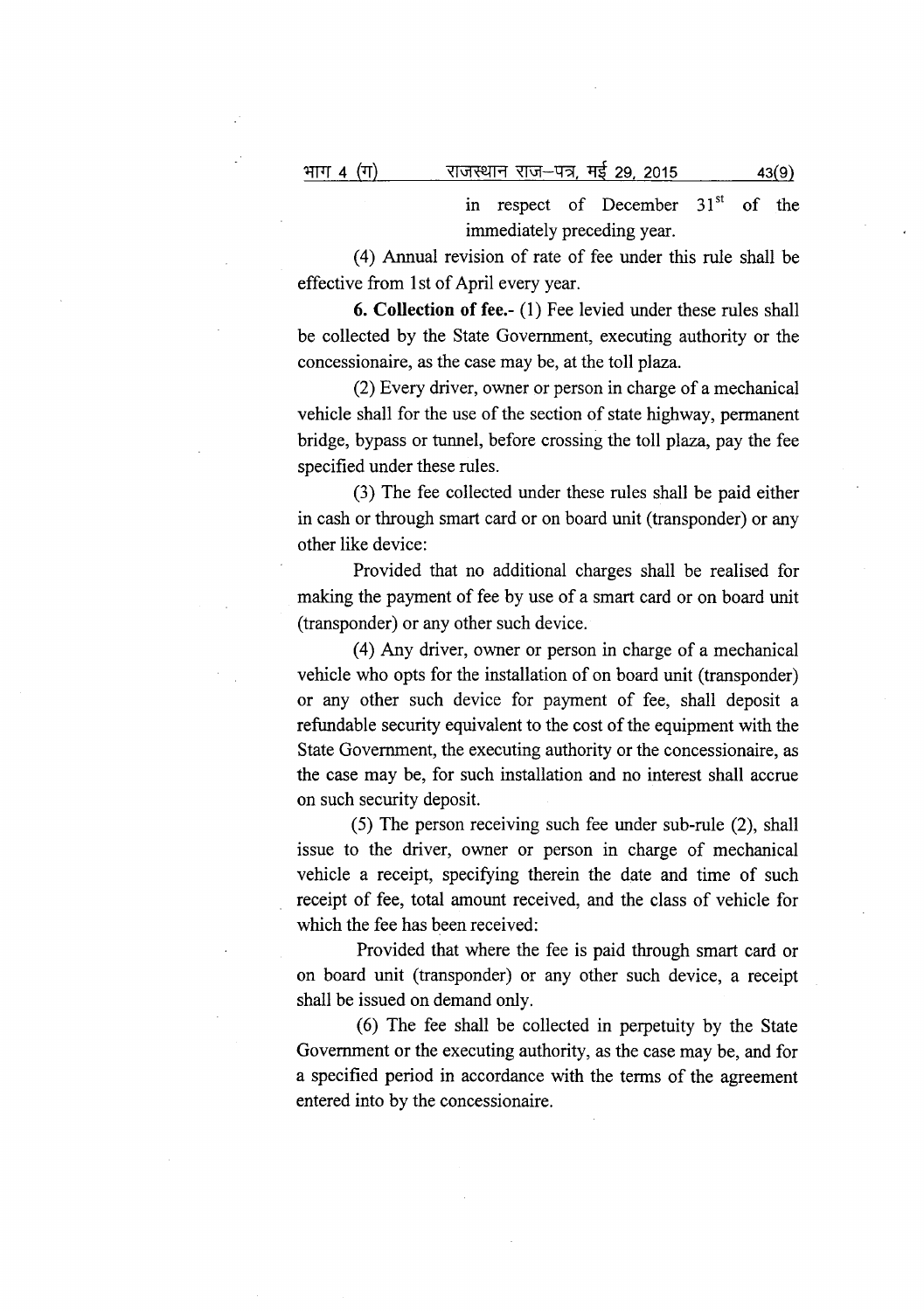राजस्थान राज–पत्र, मई 29, 2015  $43(10)$ भाग 4 (ग)

(7) In respect of public funded projects the fee levied under these rules shall be collected by the State Government or the executing authority, as the case may be, through its own officials or through a contractor.

**7. Remittance and** appropriation **of fee.-** (1) In case of public funded projects, the fee collected under the provisions of these rules by every executing authority shall be remitted to the State Government:

Provided that the State Government may by notification allow any or all executing authorities to appropriate the whole or any part of the fee for such purposes and subject to such conditions as may be specified in the said notification.

Provided further that in case of PPP projects, the fee collected under the provisions of these rules shall be appropriated by the concessionaire in accordance with the provisions of, and for the performance of its obligations under the agreement entered into by such concessionaire.

(2) Every executing authority shall remit to the State Government, the amount of fee collected over and above the amount permitted to be appropriated by the executing authority under sub-rule (1), within ninety days from the date of the closing of the financial year along with an annual return showing the amount collected and the expenditure incurred on collection of fee, including the administrative and management expenses.

(3) The State Government shall by notification determine the administrative and management expenses which may be allowed to be deducted and retained by the executing authority.

**8. Location of toll plaza.-** (1) The executing authority or the concessionaire, as the case may be, shall not establish a toll plaza within a distance of five kilometers from the limits of a municipal or local town area:

Provided that the executing authority may, for reasons to be recorded in writing, locate or allow the concessionaire to locate a toll plaza within a distance of five kilometers of such limits of a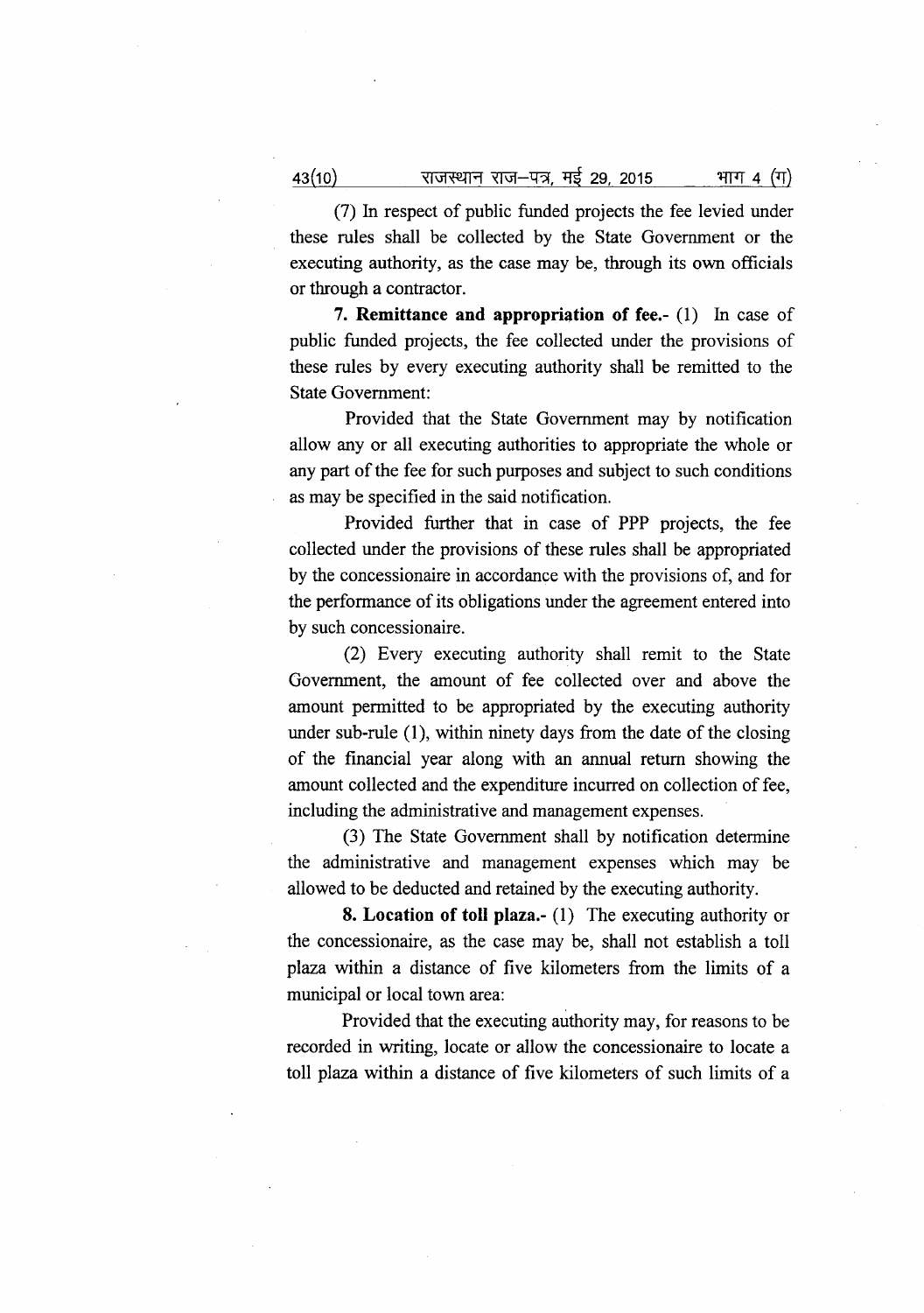भाग 4 (ग) याजस्थान राज-पत्र, मई 29, 2015 <u>13(11)</u>

municipal or local town area, but in no case within two kilometers of such limits of a municipal or local town area.

Provided further that where a section of the state highway, permanent bridge, bypass or tunnel, as the case may be, is constructed within the municipal or town area limits or within two kilometers from such limits, primarily for use of the residents of such municipal or town area, the toll plaza may be established within the limits of the municipal or town area or within a distance of two kilometers from such limits.

(2) Any other toll plaza on the same section of state highway and in the same direction shall not be established within a distance of forty kilometers:

Provided that where the executing authority deems necessary, it may for reasons to be recorded in writing, establish or allow the concessionaire to establish another toll plaza within a distance of forty kilometers.

Provided further that a toll plaza may be established within a distance of forty kilometers from another toll plaza if such toll plaza is for collection of fee for a permanent bridge, bypass or tunnel.

Provided also that two toll plazas on the same state highway may be established within a distance of forty kilometers if they are located on different sides of a town having a population exceeding twenty thousand.

Provided also that the restrictions specified in this rule shall not apply to a section of the state highway specified in sub-rule (6) of rule 4.

**9. Discounts.-** (1) The executing authority or the concessionaire, as the case may be, shall upon request provide a pass for multiple journeys to cross a toll plaza within the specified period at the rates specified in sub-rule (2).

(2) A driver, owner or person in charge of a mechanical vehicle who makes use of the section of state highway, permanent bridge, bypass or tunnel, may opt for a pass under sub-rule  $(1)$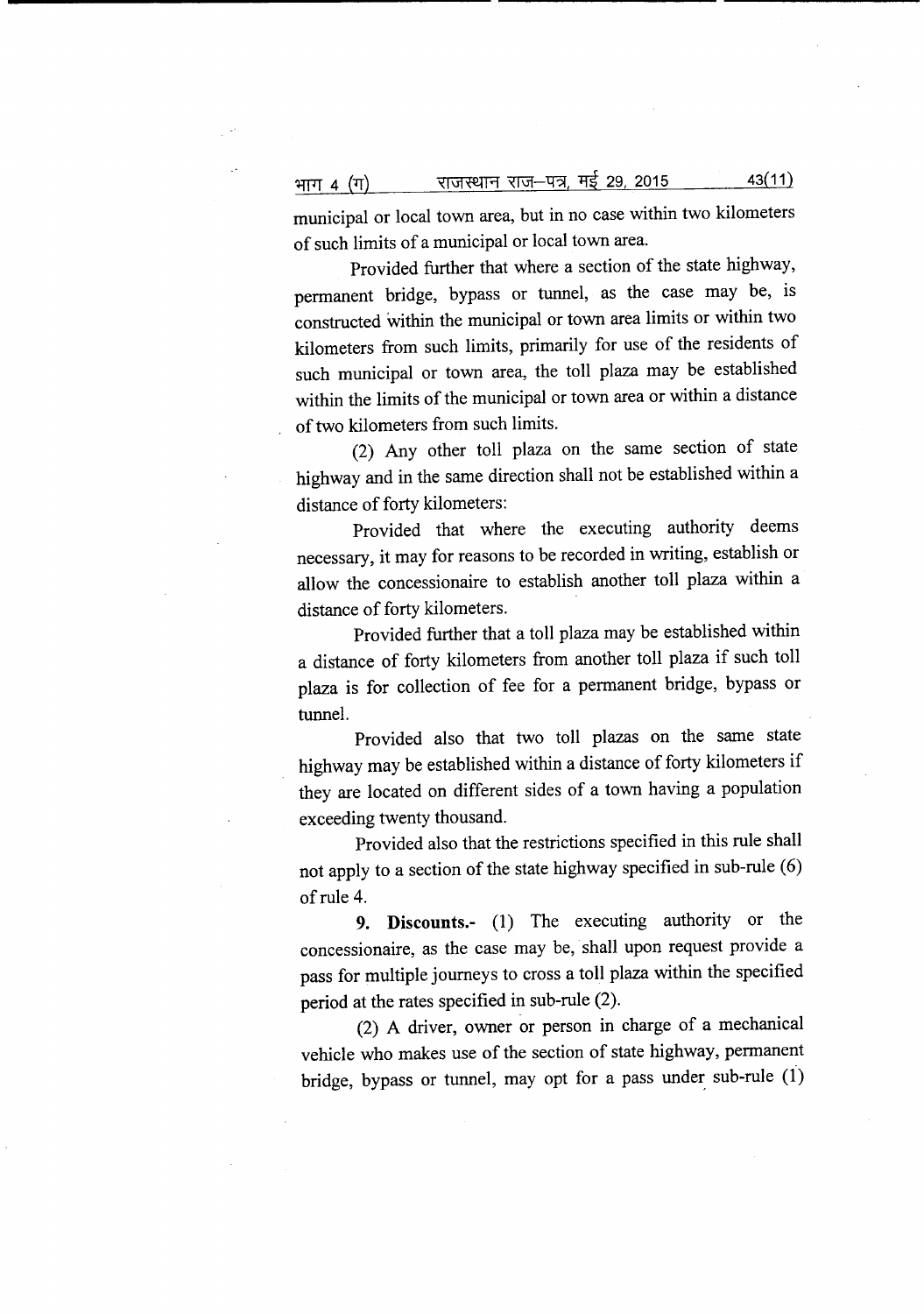$\frac{43(12)}{412}$   $\frac{71}{12}$   $\frac{13(12)}{12}$   $\frac{13(12)}{12}$   $\frac{13(12)}{12}$   $\frac{13(12)}{12}$   $\frac{13(12)}{12}$   $\frac{13(12)}{12}$   $\frac{13(12)}{12}$   $\frac{13(12)}{12}$   $\frac{13(12)}{12}$   $\frac{13(12)}{12}$   $\frac{13(12)}{12}$   $\frac{13(12)}{12}$ 

upon payment of fee in accordance with the following rates, namely:-

| <b>S.</b><br>No. | Amount payable                                                                        | <b>Maximum</b><br>number of one<br>way journeys<br>allowed | <b>Period of validity</b>                        |
|------------------|---------------------------------------------------------------------------------------|------------------------------------------------------------|--------------------------------------------------|
| 1                | $\mathbf{2}$                                                                          | 3                                                          |                                                  |
| 1.               | One and half times of<br>the fee for one way<br>journey                               | Two                                                        | Twenty four hours<br>from the time of<br>payment |
| 2.               | Two-thirds of<br>thel<br>amount of<br>fee<br>payable for<br>fifty<br>single journeys. | Fifty                                                      | One month from<br>the<br>date<br>οf<br>payment   |

(3) A person who owns a mechanical vehicle registered for non-commercial purposes and uses it as such for commuting on a section of state highway, permanent bridge, bypass or tunnel, may obtain a pass, on payment of fee at the base rate of rupees two hundred per calendar month applicable for the year 2015-16 and revised annually in accordance with rule 5, authorizing it to cross the toll plaza specified in such pass:

Provided that such pass shall be issued only if such driver, owner or person in charge of such mechanical vehicle resides within a distance of twenty kilometers from the toll plaza specified by such person and the use of such section of state highway, permanent bridge, bypass or tunnel, as the case may be, does not extend beyond the toll plaza next to the specified toll plaza.

Provided further that no such pass shall be issued if a service road or alternative road is available for use by such driver, owner or person in charge of a mechanical vehicle.

(4) No pass shall be issued or fee collected from a driver, owner or person in charge of a mechanical vehicle that uses part of the section of a state highway and does not cross a toll plaza.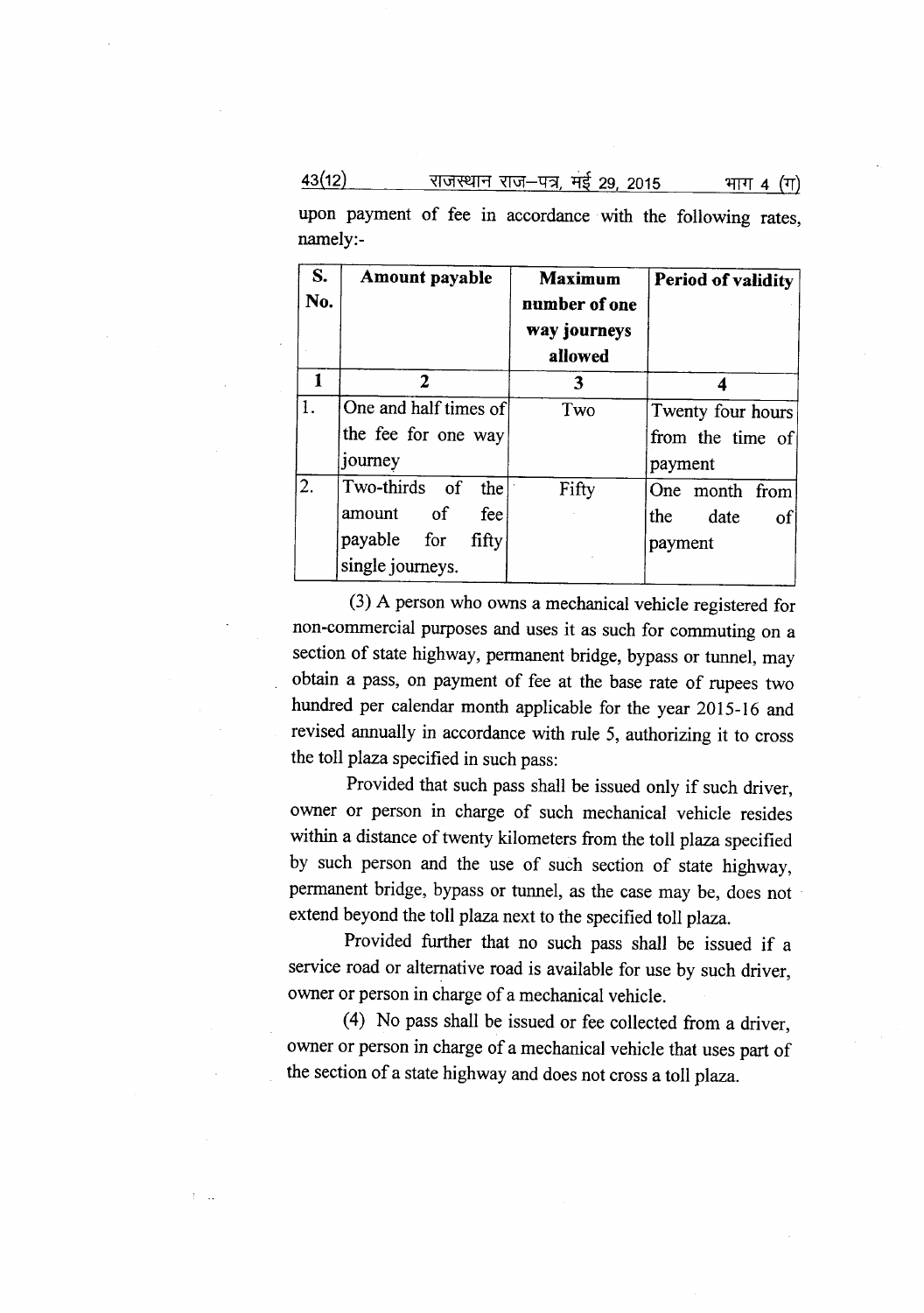# <u>भाग 4 (ग) राजस्थान राज-पत्र,</u> मई 29, 2015 43(13)

**10. Rate of fee for overloaded vehicles.-** (1) Without prejudice to the liability of the driver, owner or a person in charge of a mechanical vehicle under any law for the time being in force, a mechanical vehicle loaded in excess of ten percent of the permissible load specified for its category under sub-rule (2) of rule 4, shall be liable to pay fee at the rate which is applicable for the next higher category of mechanical vehicles and shall also pay an equivalent amount for causing potential damage to the road . structure:

Provided that the payment of such fee for overloading shall not in any manner entitle a driver or owner or a person in charge of. a mechanical vehicle to make use of such state highway and his or her vehicle shall be prevented from using the state highway or crossing the toll plaza until the excess load has been removed from such mechanical vehicle.

(2) The weight of a mechanical vehicle, as recorded at a weighbridge installed at the toll plaza, shall be the basis for levying the fee for overloading under this rule:

Provided that where no weighbridge has been installed at the toll plaza, no fee for overloading shall be levied and collected under this rule and the driver, owner or person in-charge of the mechanical vehicle shall only be liable to pay the fee applicable for such vehicle.

**11. Exemption from payment of fee. -** (1) No fee shall be levied and collected from a mechanical vehicle,- (a) Transporting and accompanying,-

(i) President of India;

- 
- (ii) Vice President of India;
- (iii) Prime Minister of India;
- (iv) Speakers ofLok Sabha and Rajya Sabha;

(v) Union Ministers;

- (vi) Judges of Supreme Court;
- (vii) Governor of Rajasthan;
- (viii) Chief Minister of Rajasthan;
- (ix) Speaker of Rajasthan Vidhan Sabha;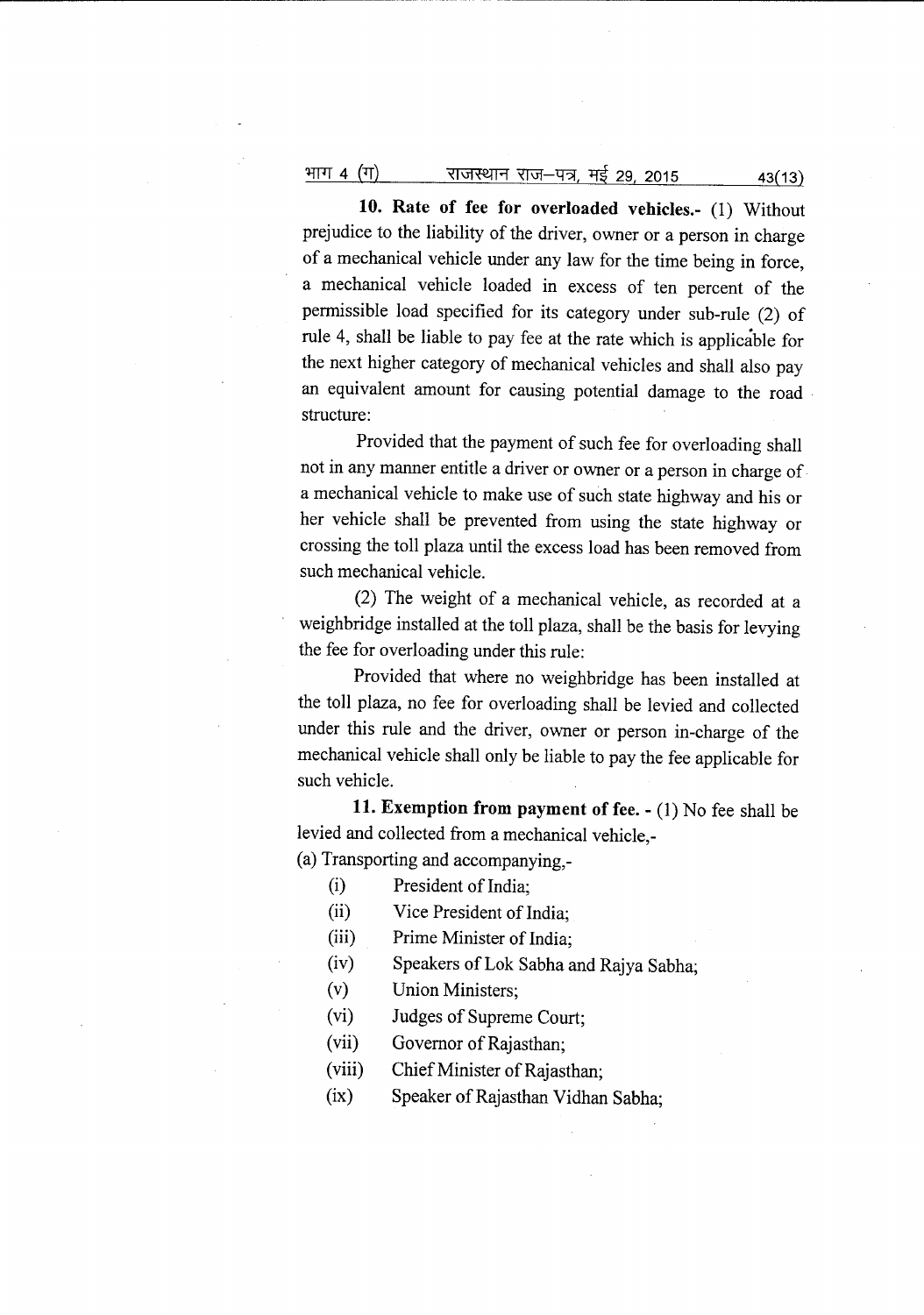| 43(14) | राजस्थान राज–पत्र, मई 29, 2015     | भाग 4 (ग) |
|--------|------------------------------------|-----------|
| (x)    | Ministers of Rajasthan Government; |           |
| (xi)   | Judges of Rajasthan High Court;    |           |

(xii) Lok Pal and Lokayukta of Rajasthan;

(xiii) Chief Secretary to Government of Rajasthan;

(xiv) Governors and Chief Ministers of other States; and

(xv) Foreign dignitaries on State visit.

(b) Vehicles transporting,-

(i) Secretaries to Government of Rajasthan;

(ii) Members of Parliament;

(iii) Members of Legislative Assembly;

(iv) Executive Magistrates within their jurisdiction; and

(v) Zila Pramukh in his/ her district.

(c) Vehicles of Defence and Para Military forces;

(d) Vehicles of Police Department;

(e) Fire Fighting Vehicles;

(f) Ambulances;

(g) Funeral Vans; and

(h) Vehicles of the Rajasthan State Highways Authority.

**12. Display of Information.-** (1) The executing authority or the concessionaire, as the case may be, shall publish a notice specifying the amount of fee to be charged from different categories of mechanical vehicles, in at least one newspaper each, in Hindi and English language, having a wide circulation in the local area.

(2) The executing authority or the concessionaire, as the case may be, shall prominently display in Hindi and English one thousand meters and five hundred meters respectively ahead of the toll plaza,-

- (i) The amount of fee payable for each class of vehicles and the discounts available under rule 9;
- (ii) The categories of vehicles exempted from payment of fee; and
- (iii) The name, address and telephone or contact number of the executing authority or the concessionaire, as the case may be.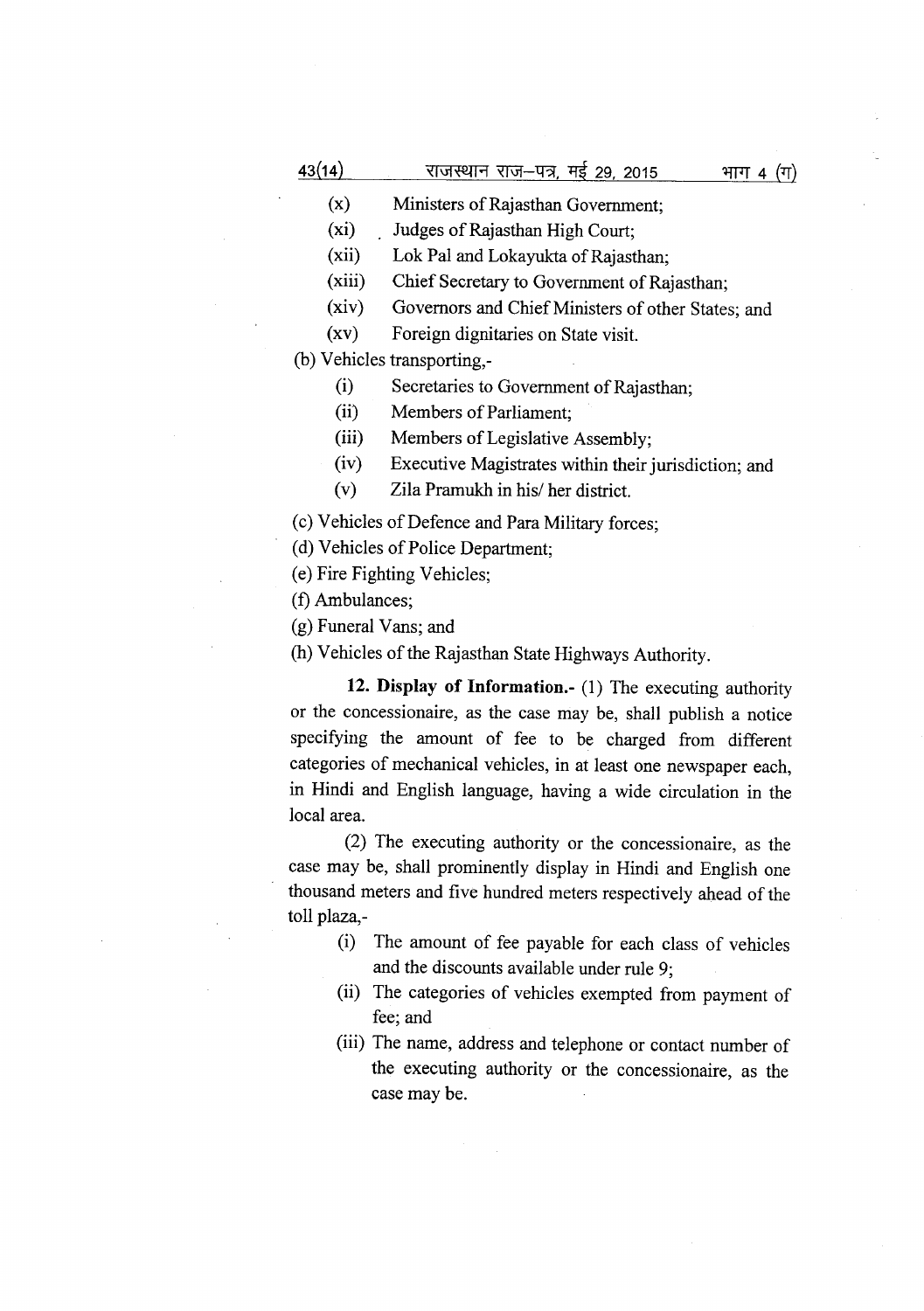भाग 4 (ग)

(3) The height of the display boards, their quality and size of lettering shall be clearly visible and legible to the users.

राजस्थान राज–पत्र, <u>मई 29, 2015</u>

**13. Unauthorized collection. -** (1) An officer authorized by the State Government or by the executing authority, as the case may be, may assess the excess fee collected, if any, by the executing authority or the concessionaire, as the case may be, and recover the same from such authority or concessionaire, along with an additional sum equal to twenty five per cent of the excess fee collected:

Provided that no recovery of such excess fee shall be made unless an opportunity of hearing has been given to the executing authority or concessionaire, as the case may be.

(2) Any driver, owner or person in charge of a mechanical vehicle aggrieved by unauthorized collection of fee, may lodge a complaint with the officer authorized by the State Government or the executing authority, as the case may be, in this behalf, who shall after hearing the parties pass an order on such complaint, within 30 (thirty) days thereof, for refund of excess payment and for damages to compensate for the inconvenience suffered by such user.

**14. Failure to pay** fee.- (1) If any driver, owner or person in charge of a mechanical vehicle does not pay or refuses to pay the fee for use of state highway, permanent bridge, bypass or tunnel, his or her vehicle shall not be allowed to use such section of state highway, permanent bridge, bypass or tunnel, and in case such vehicle obstructs the normal flow of traffic, the executing authority or the concessionaire, as the case may be, may get such obstructing vehicle removed from the state highway, permanent bridge, bypass or tunnel, as the case may be.

(2) Where the driver or the person in charge of a mechanical vehicle refuses or fails to pay the fee levied under these rules, the same shall be recovered from the registered owner of the mechanical vehicle.

(3) Where the State Government, executing authority or the concessionaire, as the case may be, has reason to believe that a

43(15)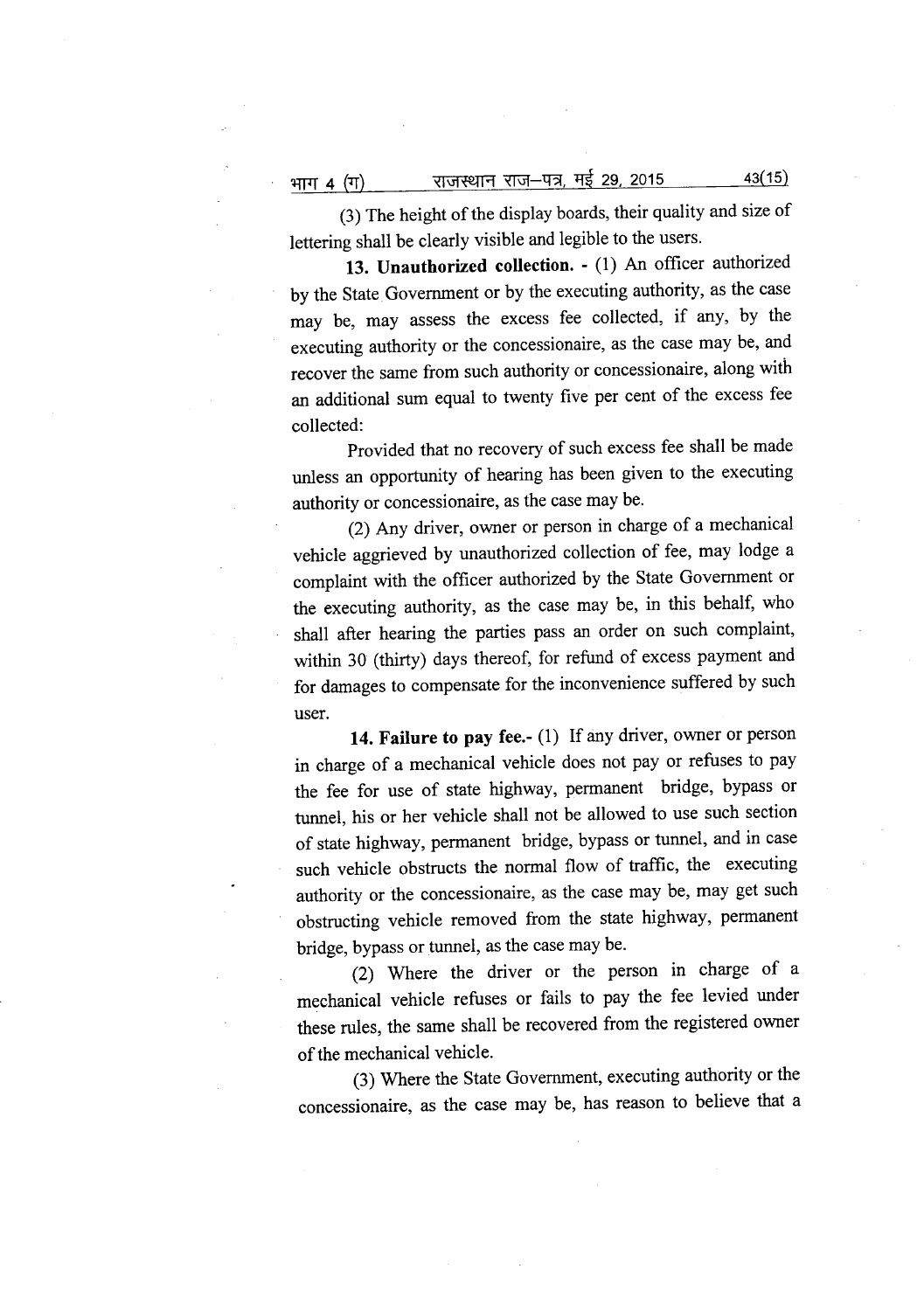43(16) <sup>~</sup> XNf-"Q?f, <sup>~</sup> 29,2015 'JWT <sup>4</sup> (IT)

mechanical vehicle is plying on a section of the state highway, permanent bridge, bypass or tunnel without payment of fee due, it may stop such vehicle for the purpose of verifying the payment thereof and collect the fee due from such vehicle.

(4) Any person who fails to pay the fee due or evades payment thereof in any manner shall be liable for payment of a fine equal to one-third of the fee due in accordance with the provisions of sub-section (3) of section 18 of the Act.

**15. Power of State Government to verify records.-** An officer duly authorized by the State Government or the executing authority, as the case may be, shall have the power to verify the collection of fee and inspect any document, records, other information, receipts or reports of the executing authority or the concessionaire, as the case may be.

**16. Collection of fee in respect of PPP Project.-** (1) the fee levied under the provisions of sub-rule (3) of rule 3 shall be collected by the concessionaire till its agreement is in force.

(2) On and from the date of expiry of the agreement specified under sub-rule (3) of rule 3, the fee levied shall be collected by the State Government or the executing authority, as the case may be.

**17. Bar on installation of additional barrier.-** No barrier shall be installed at any place, other than at the toll plaza, except with the prior permission in writing of the State Government or the executing authority, as the case may be, who after being satisfied that there is evasion of fee, may allow on such terms and conditions as it may impose, the installation of such additional barrier by the State Government, the executing authority or the concessionaire, as the case may be, within ten kilometers from the toll plaza, to check the evasion of fee:

Provided that the State Government or the executing authority, as the case may be, may, at any time, for reasons to be recorded in writing, withdraw such permission.

Provided further that where the State Government or the executing authority, as the case may be, do not allow installation of an additional barrier by the concessionaire, the reasons for such